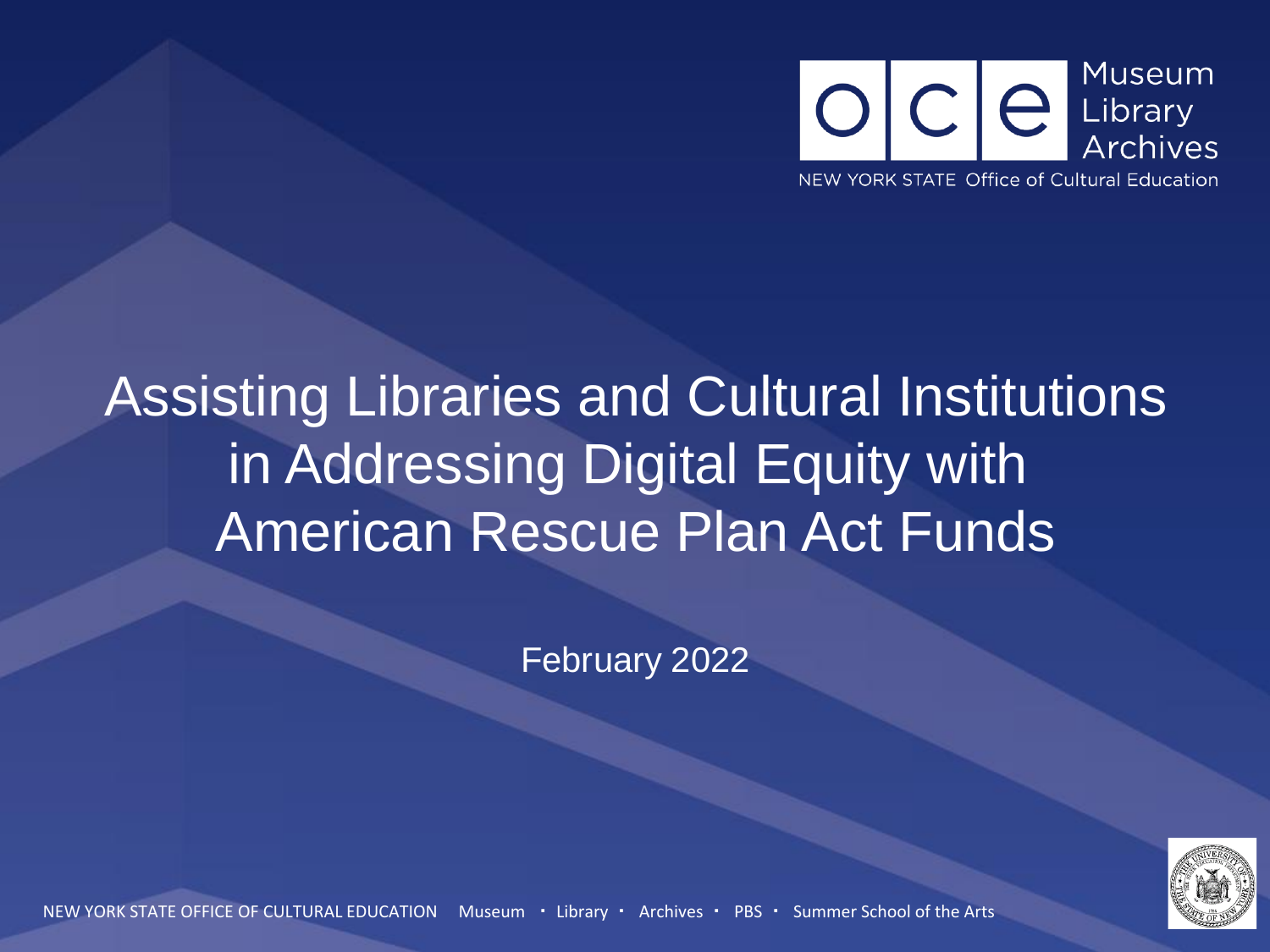### **Overview and Guidelines**

1

2

3

4

5

#### **\$6.2 Million**

The Institute of Museum and Library Services (IMLS) has provided the New York State Library with \$6.2 million in federal American Rescue Plan Act (ARPA) funds.

- Support digital inclusion efforts
- Emergency relief to libraries
- Support library services
- Collaborate with tribal and museum partners
- Advance Regents DEI Priorities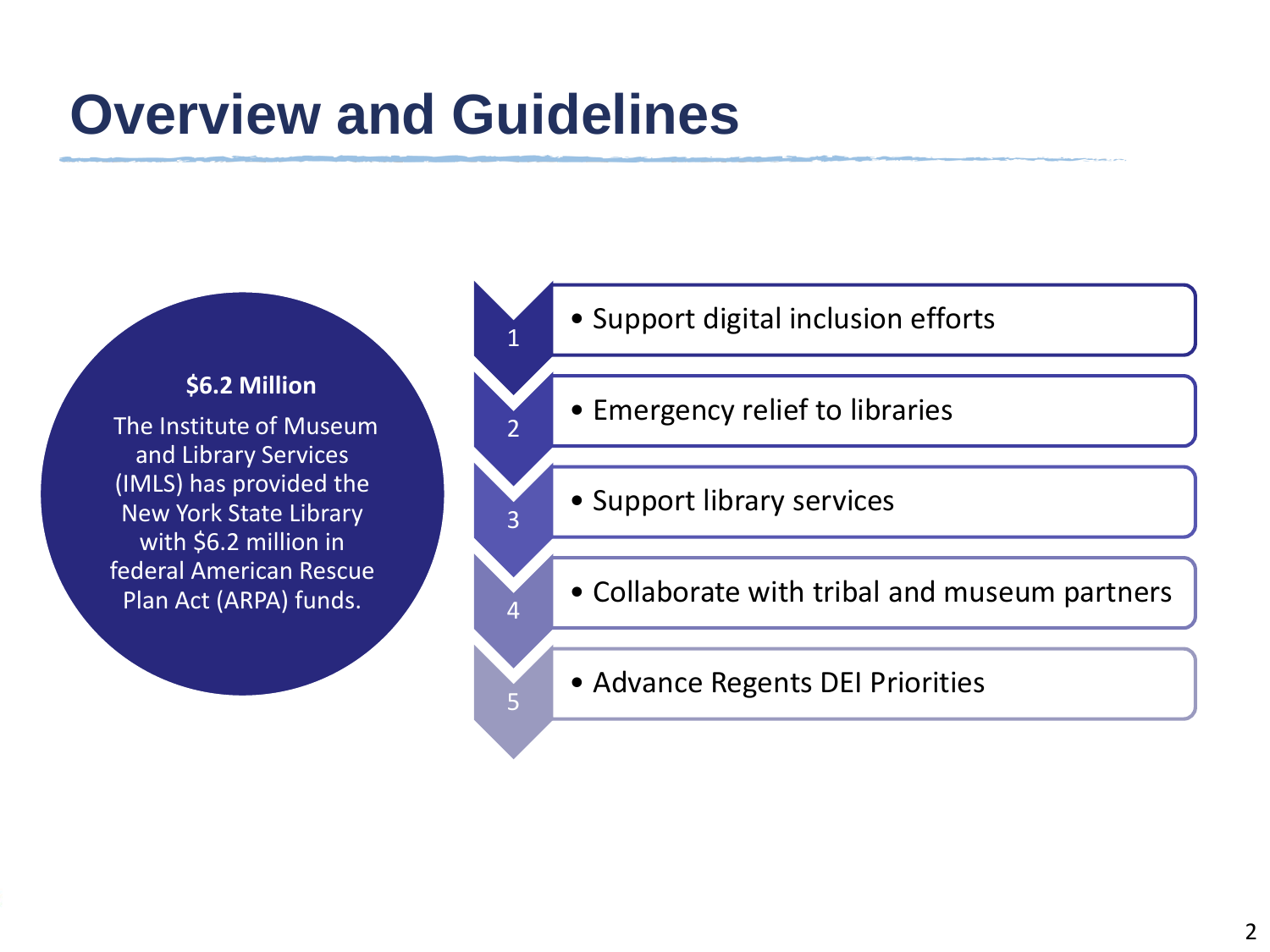### **New York State Library Guiding Principles**



Support the Regents' priorities around digital equity.



Leverage library systems to direct funds to the communities that need them most.



Support collaboration across cultural institutions.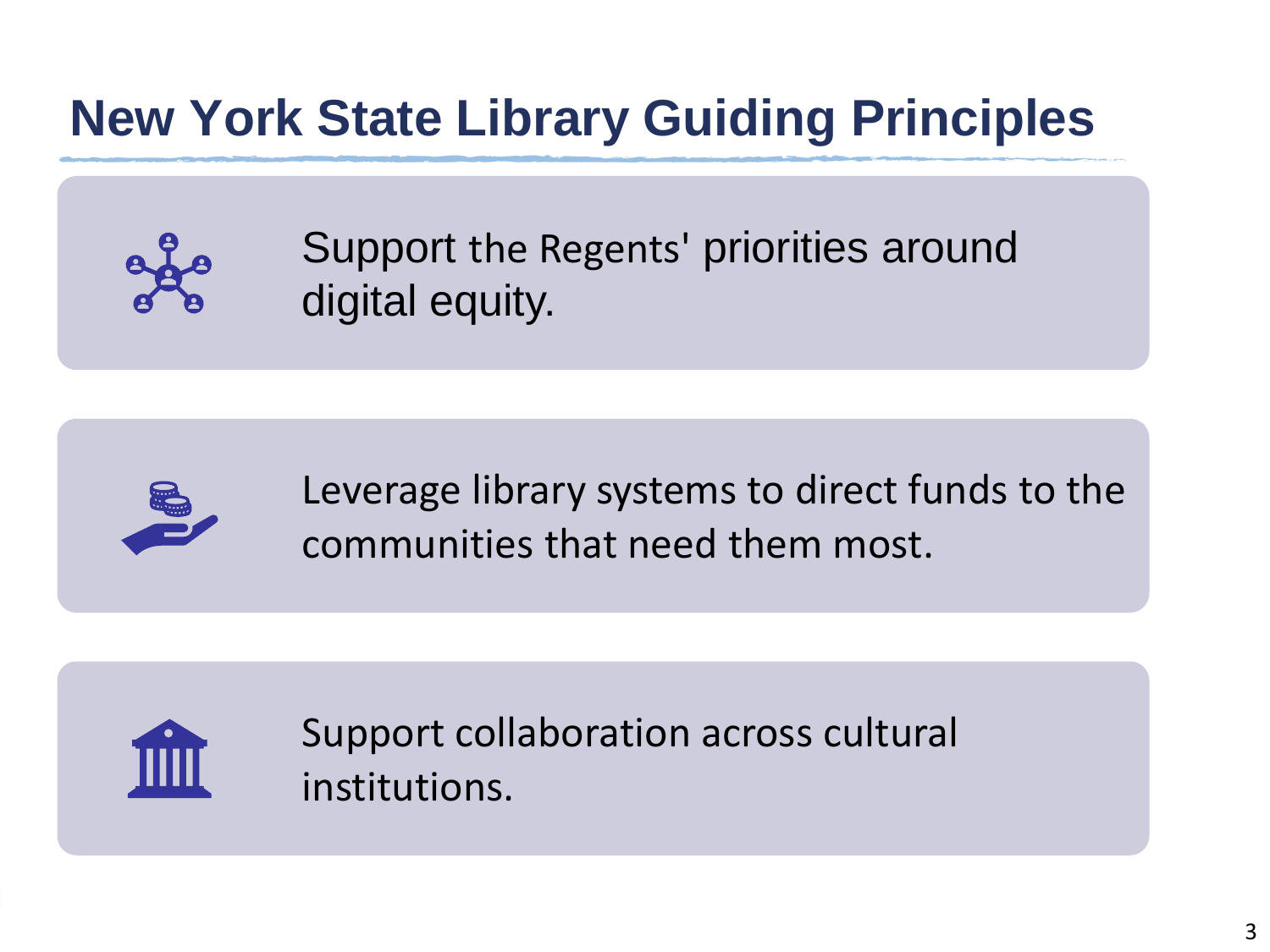### **ARPA Allocations to Regional Library Councils**

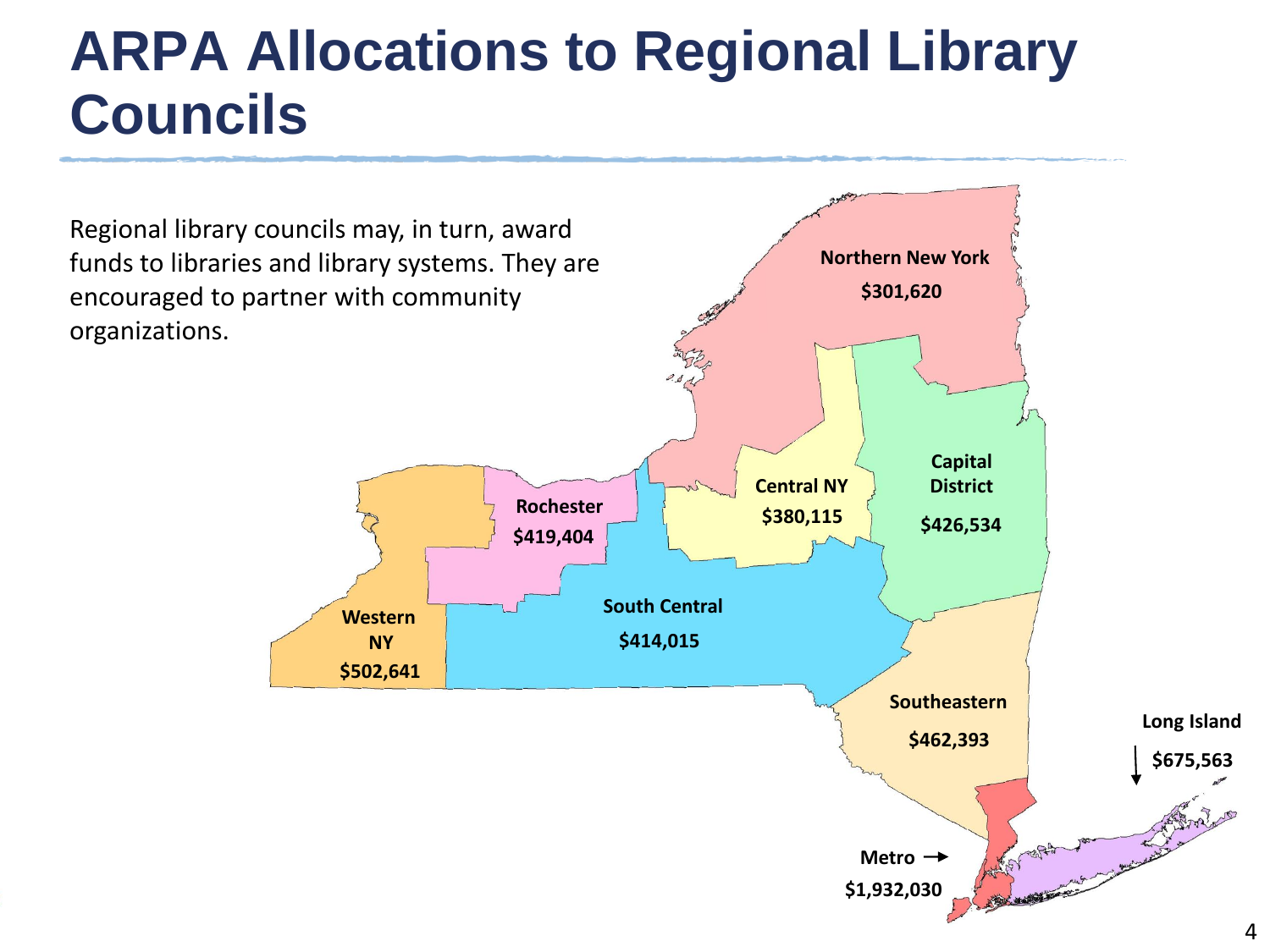## **Project Components**

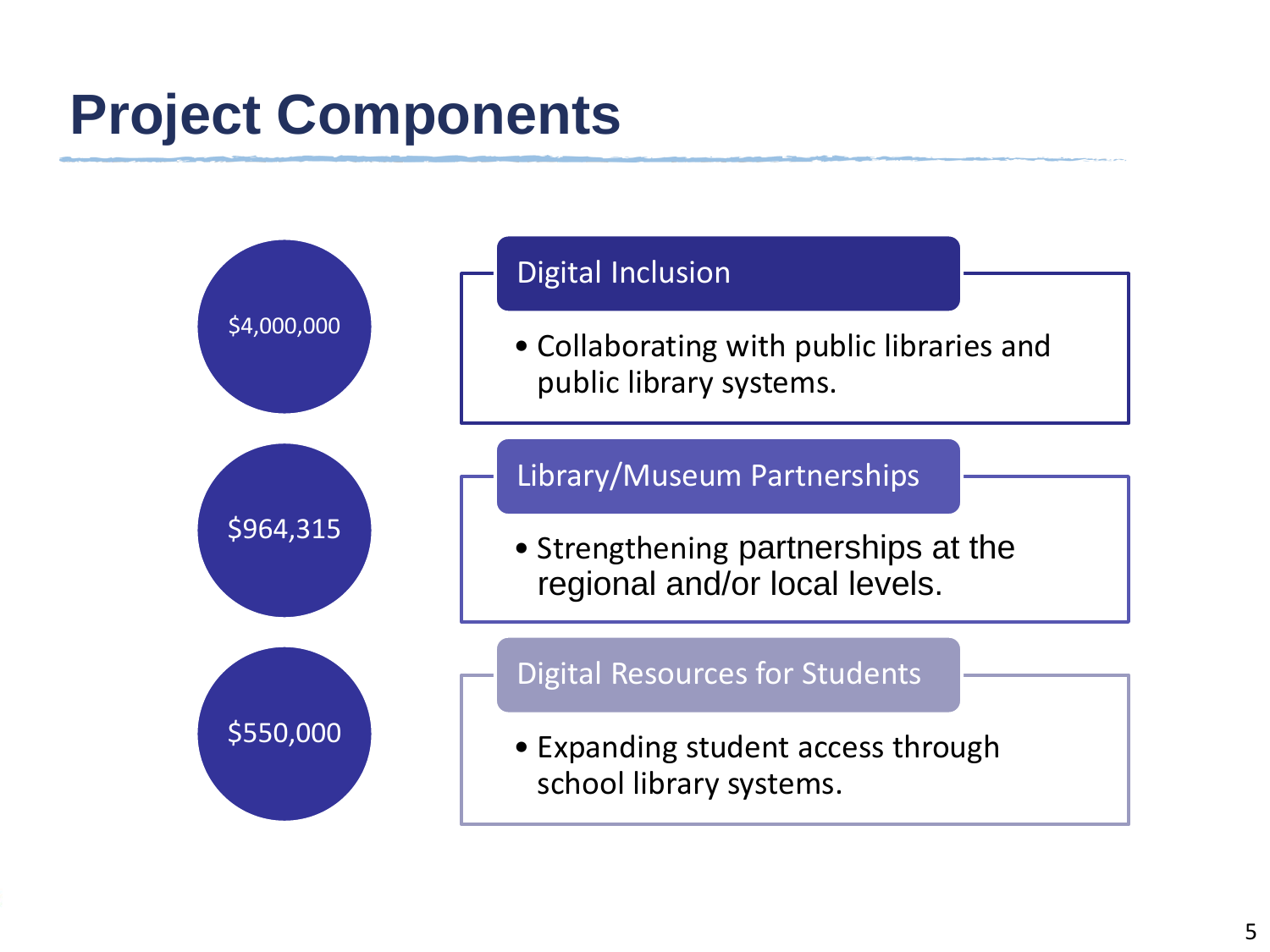### **Timeline**

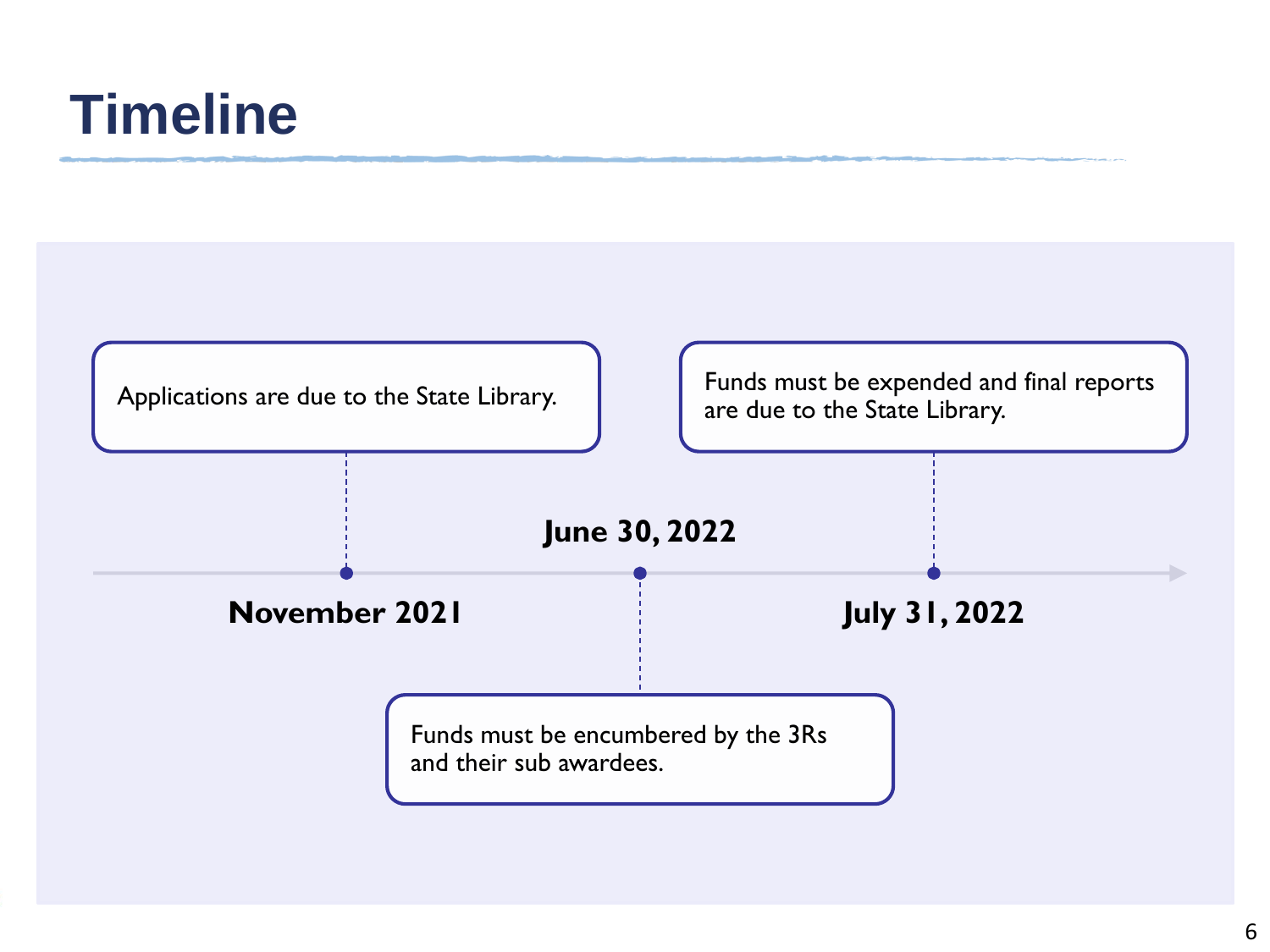### **Exemplary Projects**



#### Digital Navigators of the Hudson Valley

- Training for up to 100 participants to become digital navigators.
- Available to libraries and community-based organizations.
- Results in trusted guides who can assist community members in accessing and using technology.

#### Beyond the Library Wi-Fi Access Project

- Makes a library's broadband accessible beyond the walls of the building.
- Wi-Fi can be extended up to 300 feet, potentially reaching parks, homes, and nearby businesses.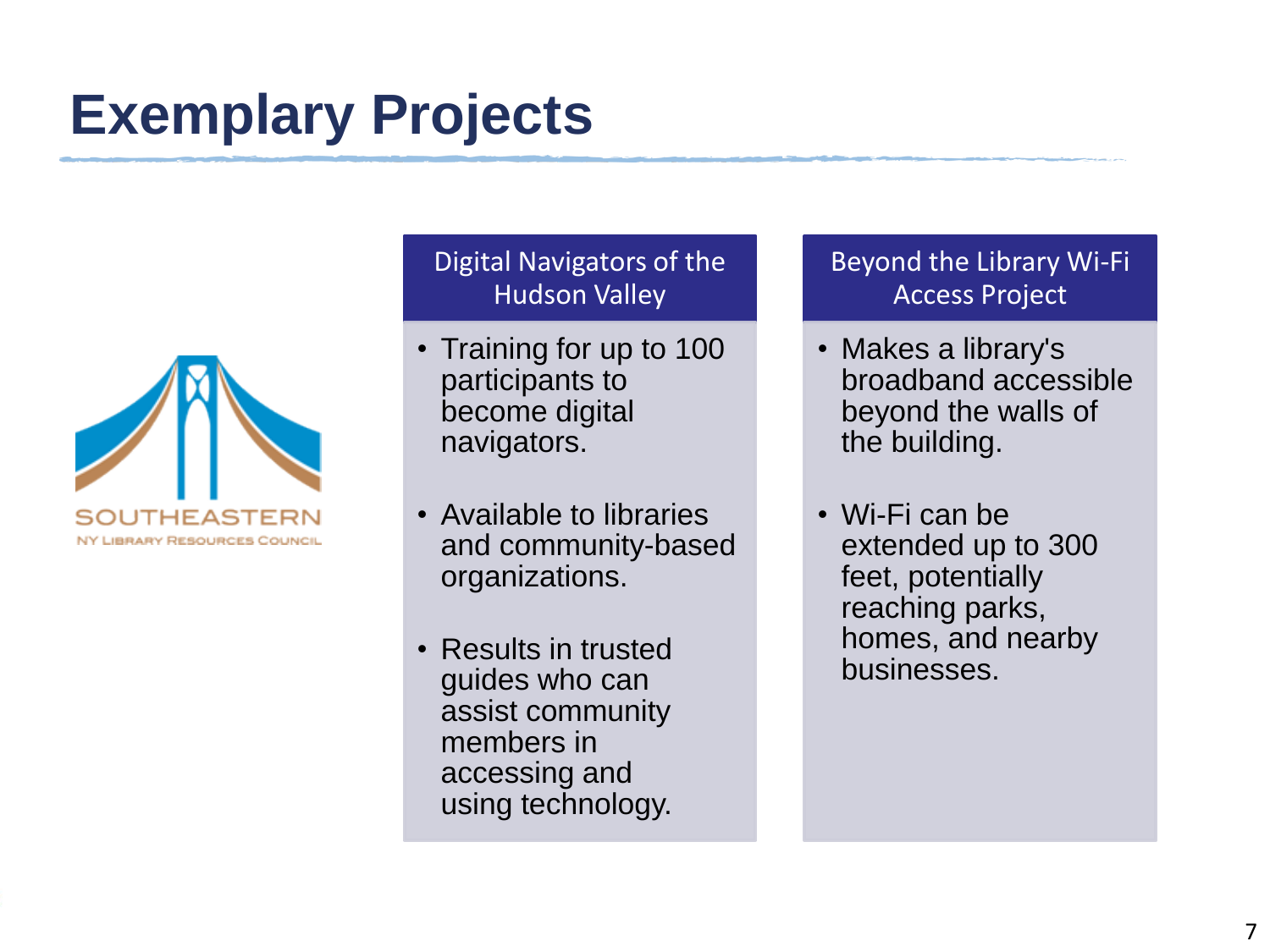

# N Northern New York<br>N Library Network

## **Digital Inclusion for Older Adults in the North Country**

A sustainable, collaborative digital literacy program for older adults.

Built around the award-winning Senior Planet curriculum.

Supplies internetenabled devices to participants.

Access to digital literacy training, and quality technical support for the end user.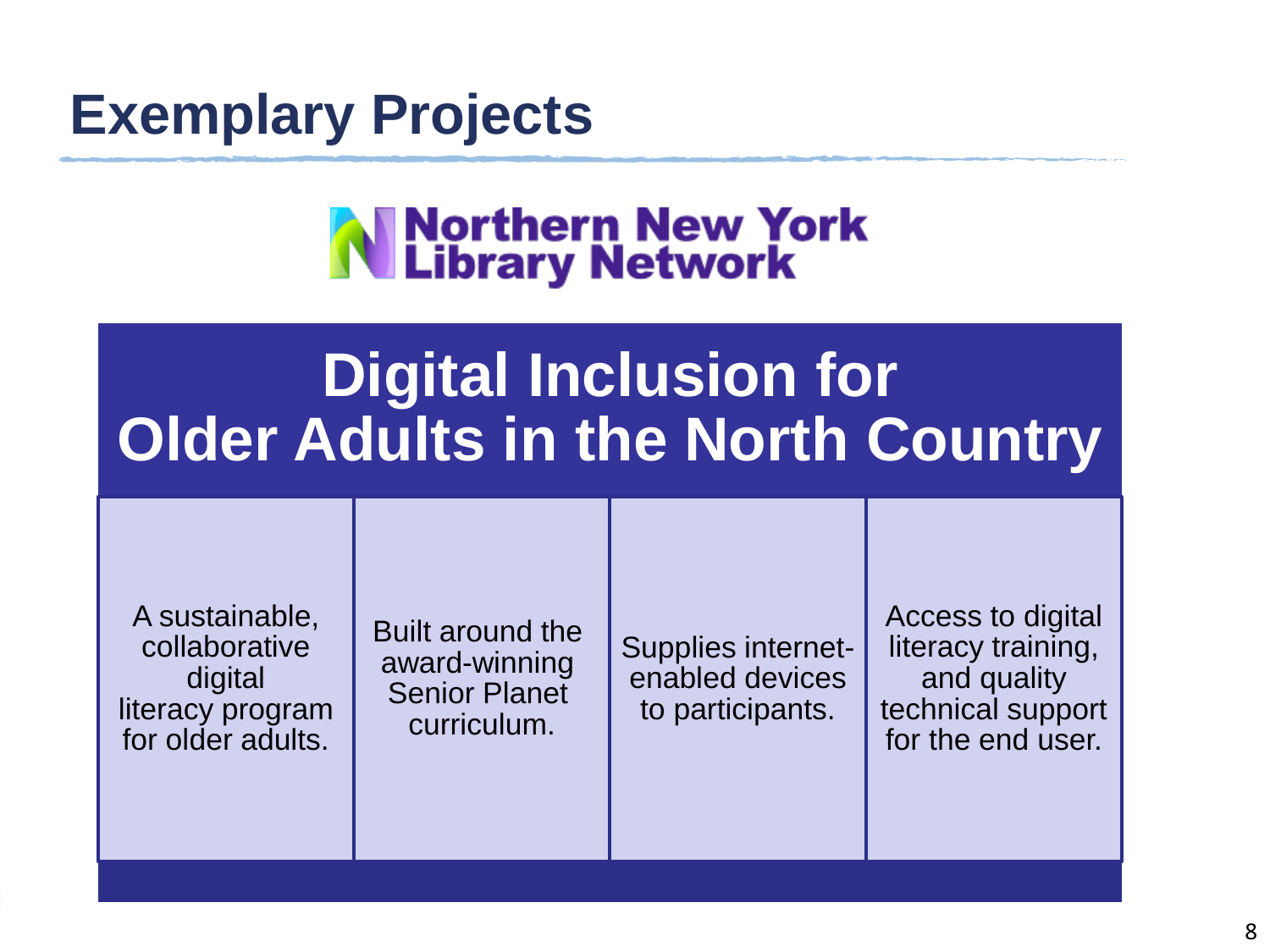### **Exemplary Projects**

**Advancing Diversity, Equity and Inclusion Projects**

- Crown Heights Teen Tech Center
- Connect Queens Neighborhoods to WiFi
- Creative, Community-Centered Workforce Development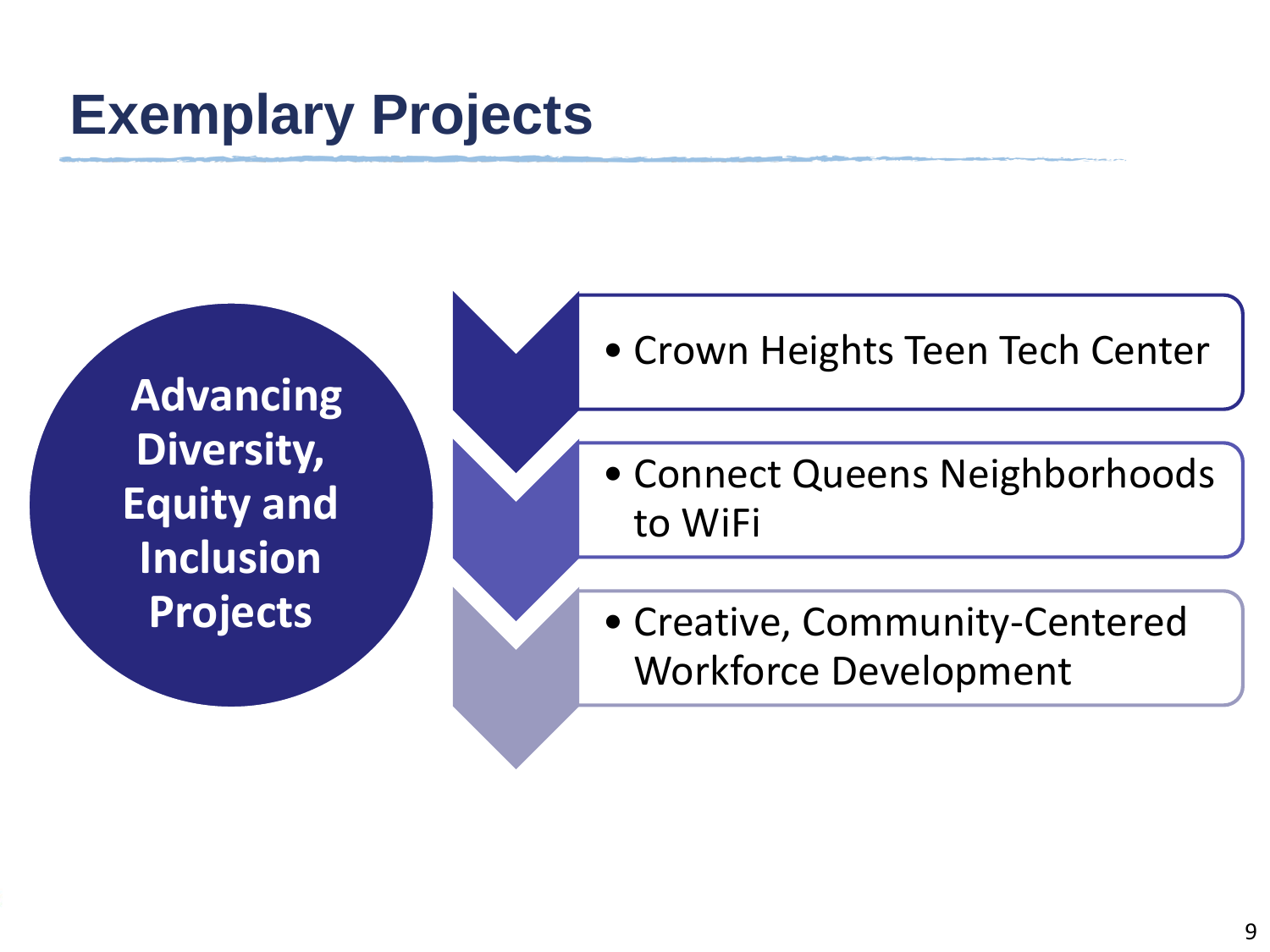### **What's next?**

### Evaluate, learn, reflect

### Share best practices

Continue to advance digital equity priorities